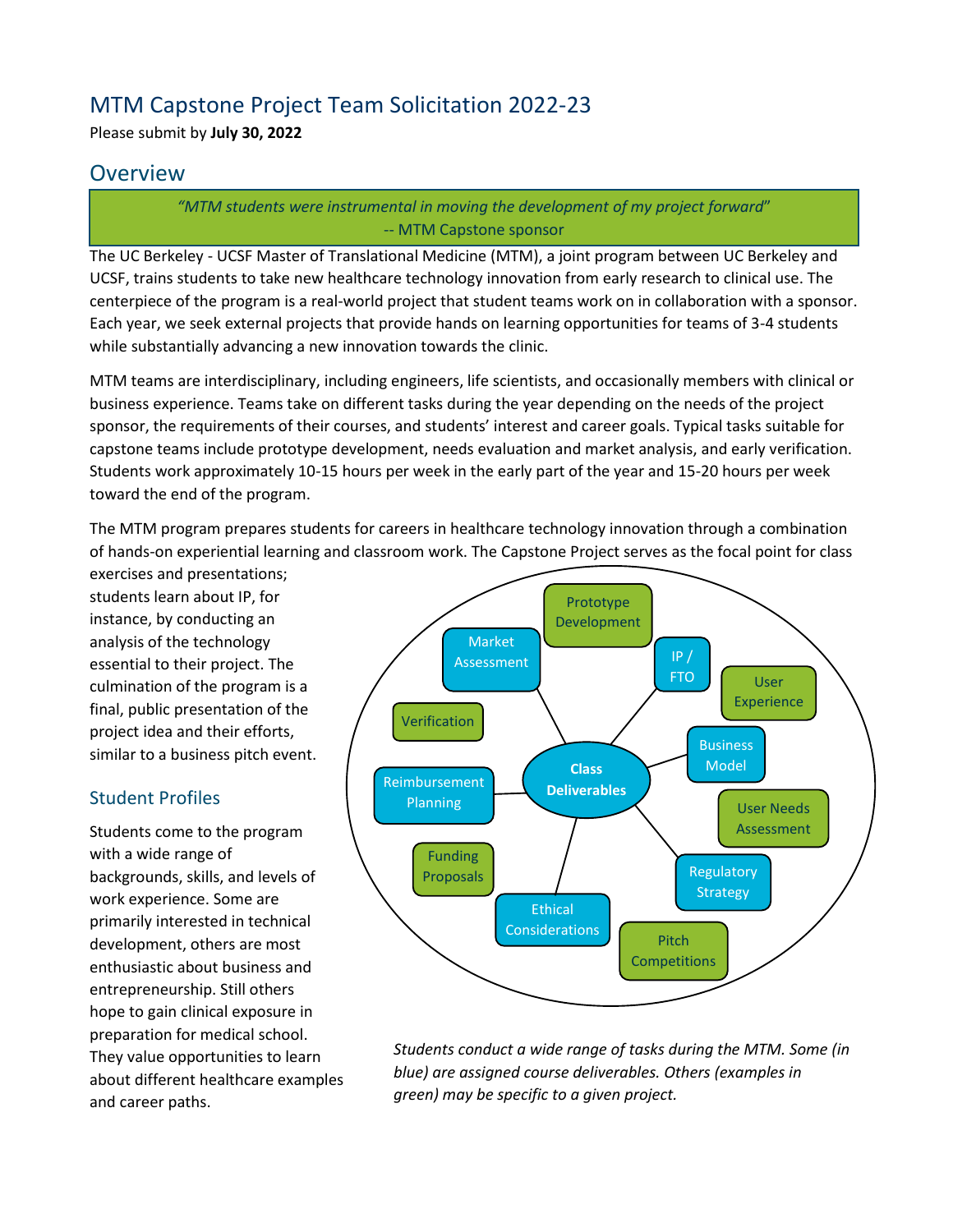

molecular biology, and business

# The MTM Year

The MTM year is fast paced and intense with frequent class assignments related to the capstone project. Sponsors should expect the students to spend time examining the market proposition, financial and reimbursement model, regulatory pathway, and IP landscape as part of the project and class work. Though the exact dates of these deliverables are subject to change, the chart gives an example of the pacing of the year. Project sponsors, especially at early stages, find these

course reports valuable for a variety of uses including funding proposals and development planning. For some aspects of the project, students may be paired with relevant external mentors.



*The arc of the MTM year, including potential class deliverables.*

# Expectations of the Sponsor

In order to help ensure a mutually beneficial relationship between the sponsor and the MTM to provide an excellent learning opportunity for our students, the program holds the following expectations of our sponsors:

- **Commitment to student learning and growth**. MTM students are seeking an excellent educational experience that will prepare them to launch into a variety of careers; their work on their capstone project is the centerpiece of their experience as students. Sponsors must commit to the goal of helping students grow and explore areas that are of interest and to facilitating collaborative working relationships across disciplines.
- Access to ample resources. Although there is no direct cost for sponsoring an MTM team, sponsors need to have adequate resources available (data, software, prototyping equipment, industry/clinical partnerships, etc.) so that students can begin meaningful work at the start of the program.

### **Anatomy of Successful Capstone**

Variety of project deliverables of interest to sponsor

Regular contact with sponsor team

Opportunities for students to develop a range of skills

Sufficient resources (time, equipment, funding) available

Able to be discussed in nonconfidential settings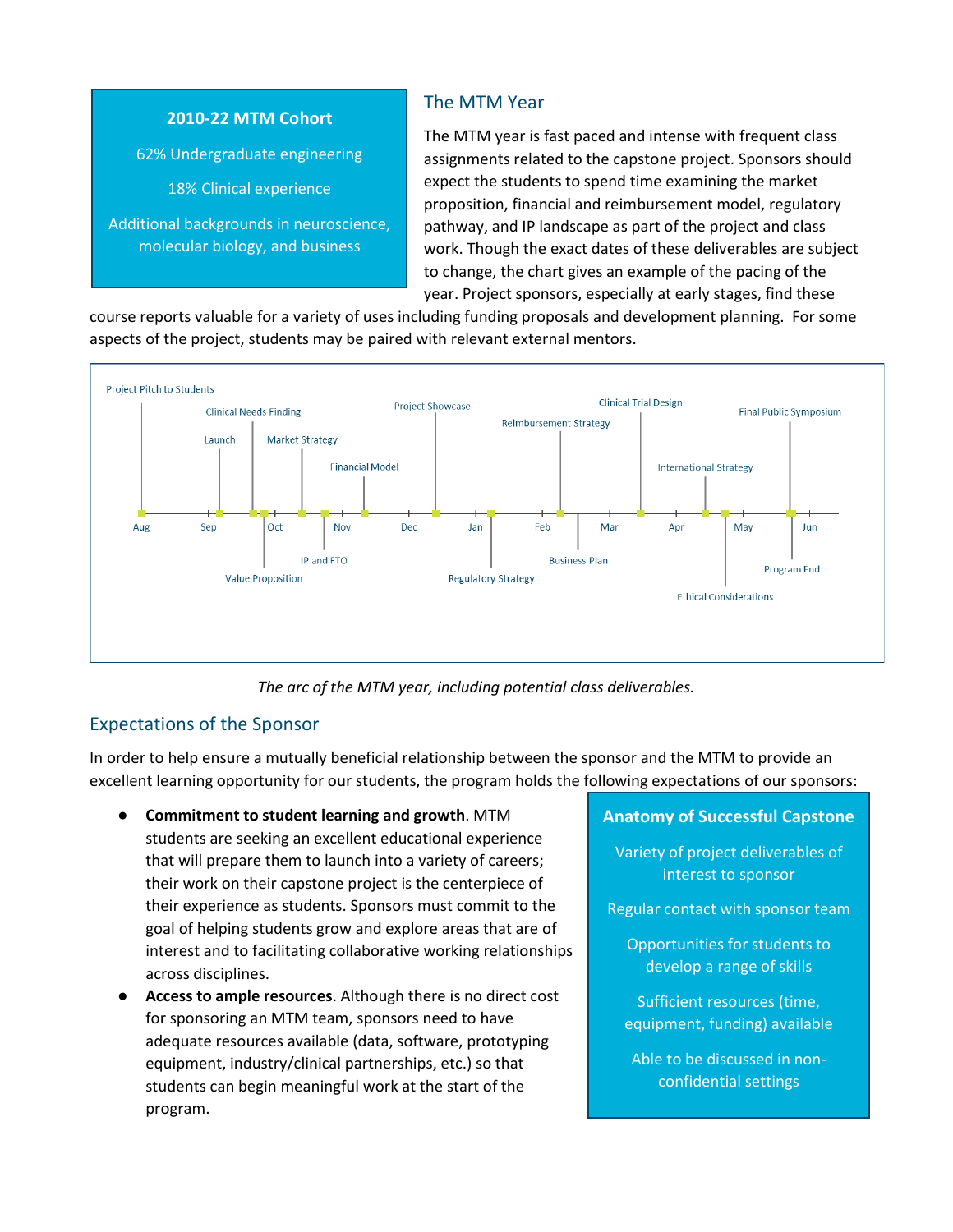- **Ability to meet with students on a weekly basis**. Sponsors should be excited to help students advance their goals and grow as individuals and a team. Teams are expected to have weekly with sponsors, and to be in touch via email as needed between meetings. Fully remote projects should plan for at least three in-person meetings between sponsor and students during the year.
- **Coordination with program administration**. Our sponsors are asked to complete monthly surveys on team progress to ensure that the project is moving forward as expected with aligned goals. We encourage sponsors to stay in communication with program administration about team progress.
- **Alignment with program deliverables**. Sponsors must review student documents in a timely manner, and strive to align project expectations and timelines with the MTM schedule (see timeline above).

*"Due to the MTM team's efforts … we are in a fundamentally stronger position as a company than we were just 9 months ago*" -- MTM Capstone sponsor

### Remote Work Expectations

The safety and well-being of our students is always paramount. For the coming year, current guidance is that students can work in person, but in the worst case, activities might need to be conducted remotely.

Based on our recent experience, we are willing to consider projects sponsored by groups outside of the Bay Area. Such sponsors should to establish regular weekly contact with students and involve them in the broader project team. Remote teams should plan for at least three in-person meetings throughout the year.

### Timeline for Project Selection and Launch

Project proposals are vetted by the MTM leadership to ensure they contain the elements needed for successful student learning. During this process, the MTM program may reach out to proposing teams for clarification of their plan or to request improvements. Below is a general timeline for when we expect different phases of the selection and establishment processes to occur:

- *Late-July:* All proposals for projects submitted (July 30th deadline)
- *Mid-August:* Selected project descriptions shared with incoming students
- *Late-August:* sponsor teams present their projects to the students, with opportunity for discussion
- *Early-to-mid-September:* MTM program builds capstone teams, balancing each student's background and level of interest with sponsor's needed skills. Students are considering multiple projects, so no particular student is guaranteed a place on a particular project
- *Late-September:* Final teams of 2-4 students ready to begin work immediately
- *Late-September:* Sponsors should plan a kick-off meeting to bring students on board

# Project Proposal

*(Note: you can also submit this at https://uctranslationalmedicine.org/projects/submit-a-project/)*

The project proposal allows both the MTM program and students to understand your project needs and how you plan to support students. These proposals are typically around four to six pages (plus the cover sheet). Each proposal should contain the following components:

- **Cover sheet** (use template on following page)
	- o Single page helps students organize their project interests
- **Project narrative** (1-2 pages)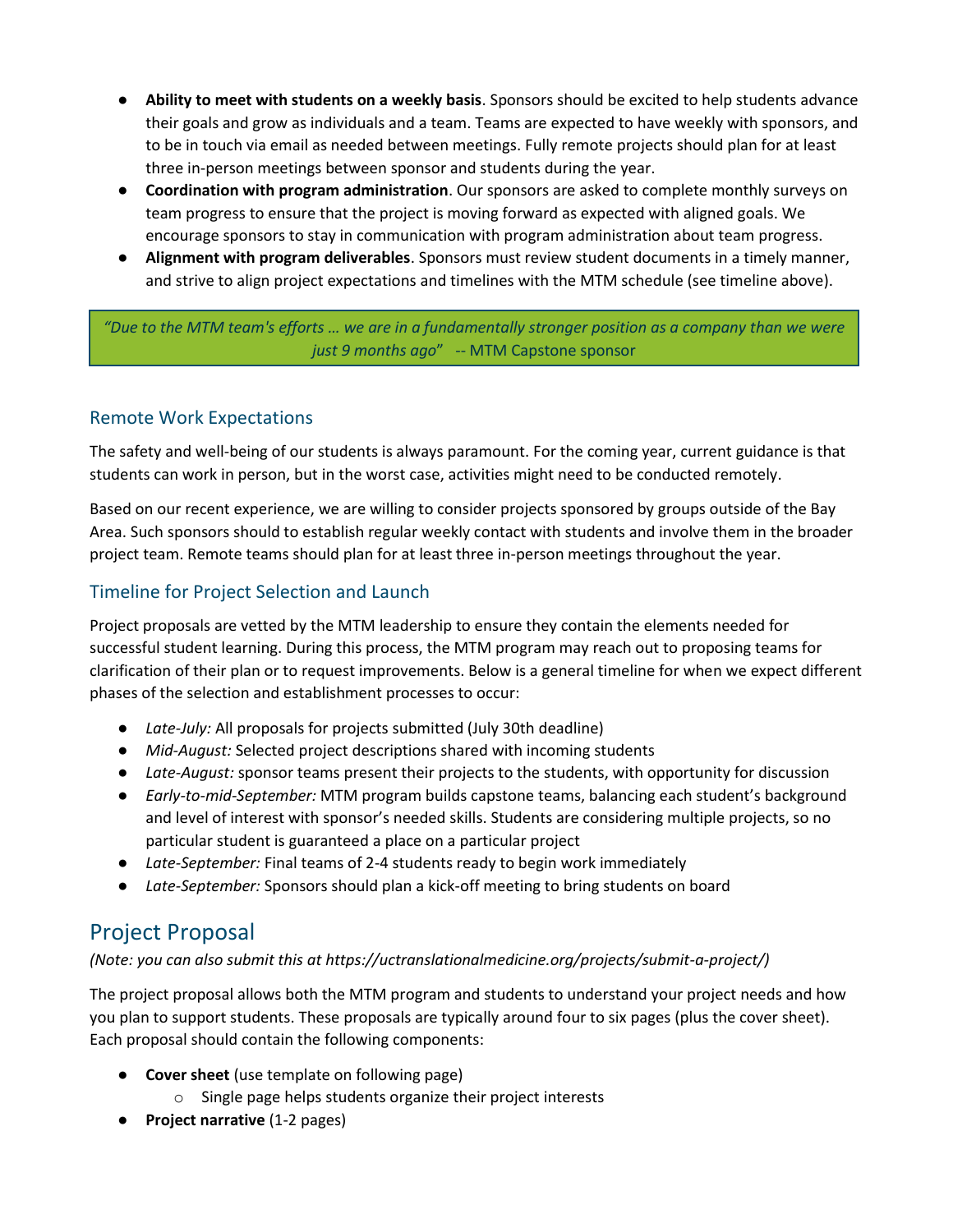- o Description of clinical issue and high level goals
- $\circ$  High level of current project status (e.g., early stage, under development, well advanced)
- o Resources available for the project (such as workspace, funding, partnerships)
- o Roles, responsibilities, and skills expected from students
	- *Please note the interdisciplinary nature of teams described above. MTM teams will include 3-4 students with a range of skills and backgrounds.*

#### ● **Project milestones and main deliverables**

- $\circ$  Detail what you hope the MTM will accomplish in the coming year, and provide a schedule and description of deliverables that align with your own development
- o Note that the student teams are required to submit each of these components for program deliverables:
	- User needs assessment
	- Market and competitive analysis
	- Concept generation and testing
	- Intellectual property and freedom to operate
	- Regulatory strategy
	- Reimbursement planning
	- Business model development

#### ● **Mentorship plan**

- $\circ$  Describe who will be part of the sponsorship team, and how, and in what capacity, they expect to interact with the student team
- $\circ$  Type of work environment (entirely remote, company site, university lab)
- $\circ$  Frequency of general lab / organization meetings (including day and time if known)
- o Frequency of dedicated meetings with MTM team (minimum weekly)
- $\circ$  Approximate time each sponsor team member expects to give to the project (e.g., frequent availability, weekly meetings, only as needed, etc.)
- $\circ$  Identify who will be available for routine contact to answer students' day-to-day questions
- $\circ$  Outline the first tasks students will pursue following the initial team meeting
- **Plan for remote work**
	- $\circ$  Outline the expected mix of remote and in-person activities for MTM student team
	- o Describe how you will organize at least three in-person activities
	- $\circ$  In the event that public health changes place additional restrictions on activities, outline a plan to ensure students can continue to advance their learning

### Repeat Teams

For sponsors who have hosted an MTM team within the previous two years, please provide the following additional information to help students understand how the coming year will offer an independent capstone experience:

- Describe the milestones achieved by the previous MTM capstone team
- Identify new milestones for this year's team that were not approached in previous year
- Outline specific differences between this year's project and the previous team
- For the class deliverables, explain how additional student work will add value to project

*Please note that students will be encouraged to reach out to previous student team members to gain their insight into their experiences working on your project.*